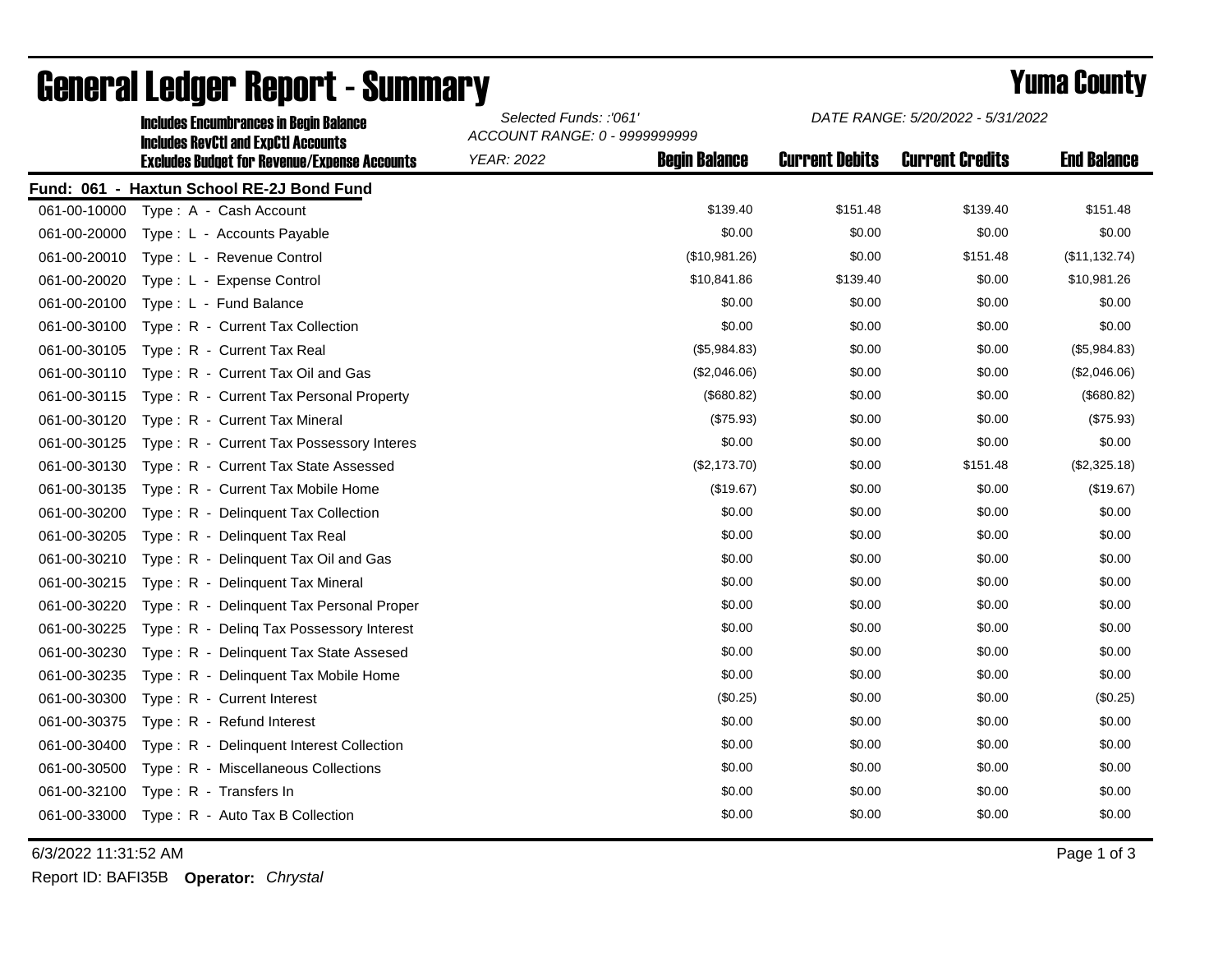|              | <b>Includes Encumbrances in Begin Balance</b><br><b>Includes RevCtI and ExpCtI Accounts</b><br><b>Excludes Budget for Revenue/Expense Accounts</b> | Selected Funds: :'061'<br>ACCOUNT RANGE: 0 - 9999999999 |                             | DATE RANGE: 5/20/2022 - 5/31/2022 |                       |                                  |                    |
|--------------|----------------------------------------------------------------------------------------------------------------------------------------------------|---------------------------------------------------------|-----------------------------|-----------------------------------|-----------------------|----------------------------------|--------------------|
|              |                                                                                                                                                    | <b>YEAR: 2022</b>                                       |                             | <b>Begin Balance</b>              | <b>Current Debits</b> | <b>Current Credits</b>           | <b>End Balance</b> |
|              | Fund: 061 - Haxtun School RE-2J Bond Fund                                                                                                          |                                                         |                             |                                   |                       |                                  |                    |
| 061-00-33100 | Type: R - Auto Tax A & F Collection                                                                                                                |                                                         |                             | \$0.00                            | \$0.00                | \$0.00                           | \$0.00             |
| 061-00-49401 | Type: R - Transfer Out                                                                                                                             |                                                         |                             | \$0.00                            | \$0.00                | \$0.00                           | \$0.00             |
| 061-00-49500 | Type: X - Checks Written / ACH Transfer                                                                                                            |                                                         |                             | \$10,841.86                       | \$139.40              | \$0.00                           | \$10,981.26        |
|              | Fund: 061 - Haxtun School RE-2J Bond Fund                                                                                                          |                                                         | Totals :                    | (\$139.40)                        | \$430.28              | \$442.36                         | (\$151.48)         |
|              | <b>Total Fund Revenues:</b>                                                                                                                        | \$151.48                                                | <b>Total Fund Expenses:</b> |                                   | \$139.40              | <b>Net Revenue Over Expense:</b> | \$12.08            |

## General Ledger Report - Summary **Second Europe County** Yuma County

*DATE RANGE: 5/20/2022 - 5/31/2022*